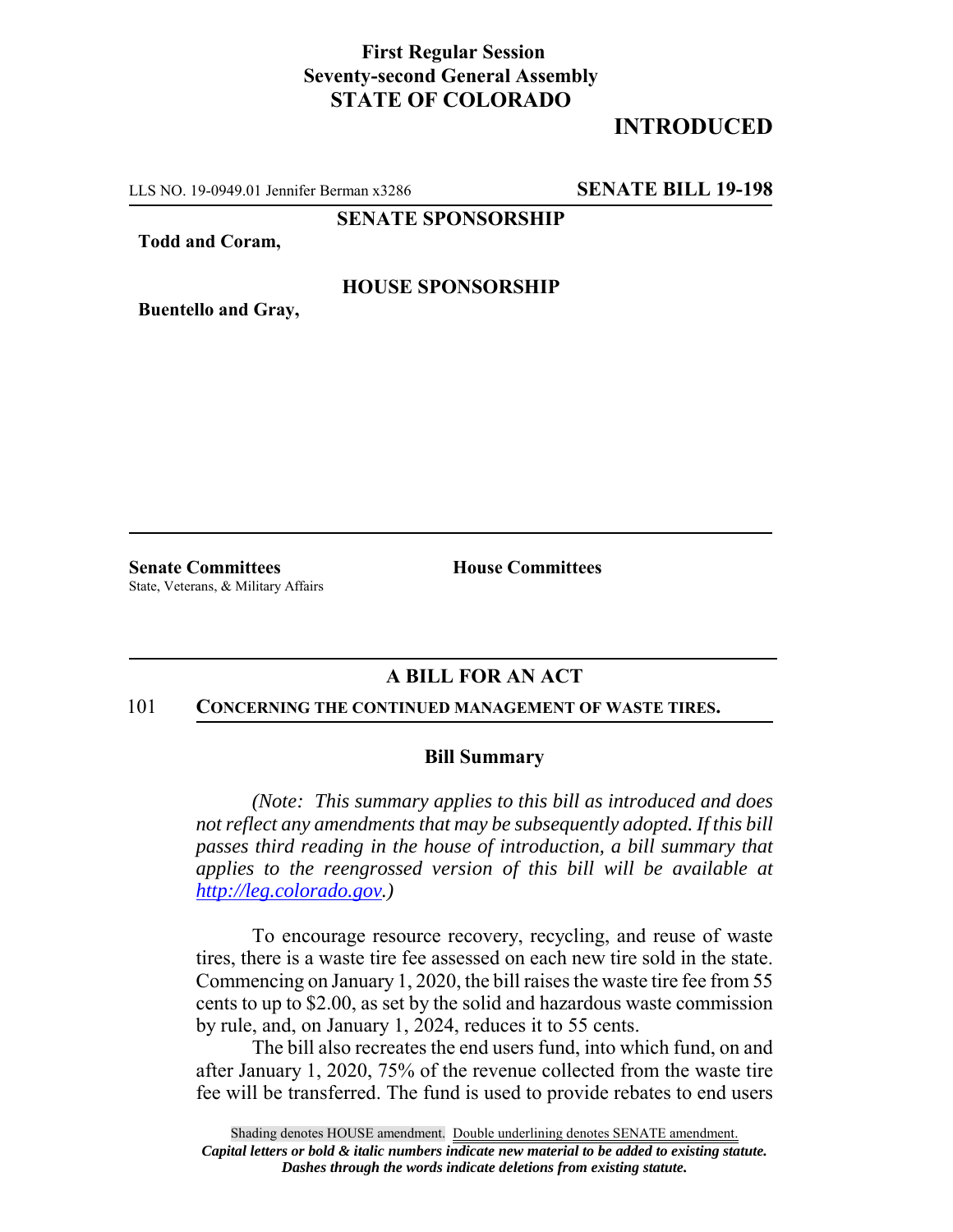for the processing of waste tires into tire-derived products or fuel. The end users fund and the rebate program are repealed on July 1, 2025.

The bill increases the number of waste tires that an owner or operator of a waste tire monofill is required to process into tire-derived product from 2 to 5.

 *Be it enacted by the General Assembly of the State of Colorado:* **SECTION 1.** In Colorado Revised Statutes, 30-20-1402, **amend** (1); and **add** (1.2), (1.5), (7.5), and (9.5) as follows: **30-20-1402. Definitions.** As used in this part 14, unless the context otherwise requires: (1) "Beneficial user" means a person who uses solid waste as an ingredient in a manufacturing process or as an effective substitute for 8 natural or commercial products, in a manner that does not pose a threat 9 to human health or the environment. Avoidance of processing or disposal 10 cost alone does not constitute beneficial use "ALTERNATIVE DAILY COVER" MEANS AT LEAST THREE INCHES OF EARTHEN MATERIAL OR OTHER SUITABLE MATERIAL PLACED OVER THE EXPOSED SOLID WASTE AT THE END OF EACH OPERATING DAY, OR AT SUCH FREQUENCIES AS NEEDED TO PREVENT OR MINIMIZE NUISANCE CONDITIONS. (1.2) "ASTM STANDARD D6270" MEANS THE AMERICAN SOCIETY FOR TESTING AND MATERIALS STANDARD ENTITLED "STANDARD PRACTICE FOR USE OF SCRAP TIRES IN CIVIL ENGINEERING APPLICATIONS", EFFECTIVE ON DECEMBER 15, 2017. (1.5) "BENEFICIAL USER" MEANS A PERSON WHO USES SOLID WASTE FOR ENERGY RECOVERY IN A MANUFACTURING PROCESS OR AS AN EFFECTIVE SUBSTITUTE FOR NATURAL OR COMMERCIAL PRODUCTS, IN A MANNER THAT DOES NOT POSE A THREAT TO HUMAN HEALTH OR THE ENVIRONMENT. AVOIDANCE OF PROCESSING OR DISPOSAL COST ALONE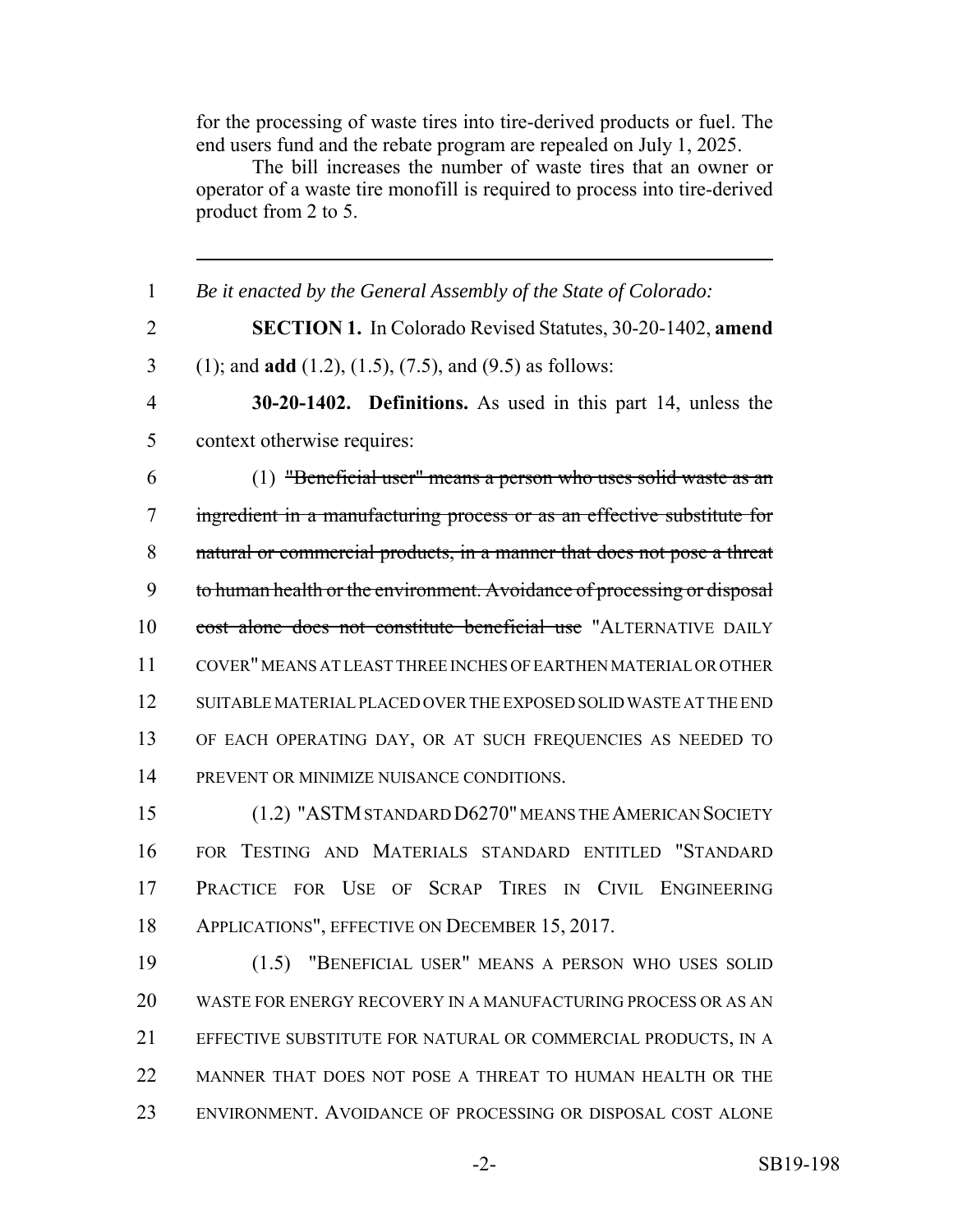DOES NOT CONSTITUTE BENEFICIAL USE.

 (7.5) "RURAL COUNTY" MEANS A COUNTY WITH A POPULATION OF FEWER THAN SIXTY THOUSAND RESIDENTS.

 (9.5) "TON" MEANS A UNIT OF WEIGHT EQUAL TO TWO THOUSAND POUNDS.

 **SECTION 2.** In Colorado Revised Statutes, 30-20-1403, **amend**  $7 \quad (1)(a)$  and  $(2)$  as follows:

 **30-20-1403. Waste tire fee - distribution - rules.** (1) (a) (I) EFFECTIVE JANUARY 1, 2020, retailers of new motor vehicle tires and new trailer tires shall collect a waste tire fee in an amount to be 11 set by the commission, by rule, not to exceed one dollar and fifty cents TWO DOLLARS on the sale of each new tire; except that, effective on and 13 after January 1, 2018 2024, the waste tire fee is fifty-five cents on the sale of each new tire.

 (II) EFFECTIVE JANUARY 1, 2020, THE COMMISSION MAY REVIEW THE FEE ON AN ANNUAL BASIS AND, BY RULE, ADJUST THE FEE AMOUNT IN A MANNER CONSISTENT WITH THE OBLIGATIONS SET FORTH IN SUBSECTION (2) OF THIS SECTION.

 (III) The receipt from the retailer to the customer for every new tire PURCHASED must contain the following statement in the largest bold-faced type capable based on point-of-sale software and on existing invoice printers, not to exceed fifteen points: "Section 30-20-1403, Colorado Revised Statutes, requires retailers to collect a waste tire fee set by the solid and hazardous waste commission on the sale of each new motor vehicle tire and each new trailer tire."

26 (2) (a) Until December 31, 2017 JUNE 30, 2025, the state treasurer 27 shall distribute the revenue from the fee assessed in subsection (1) of this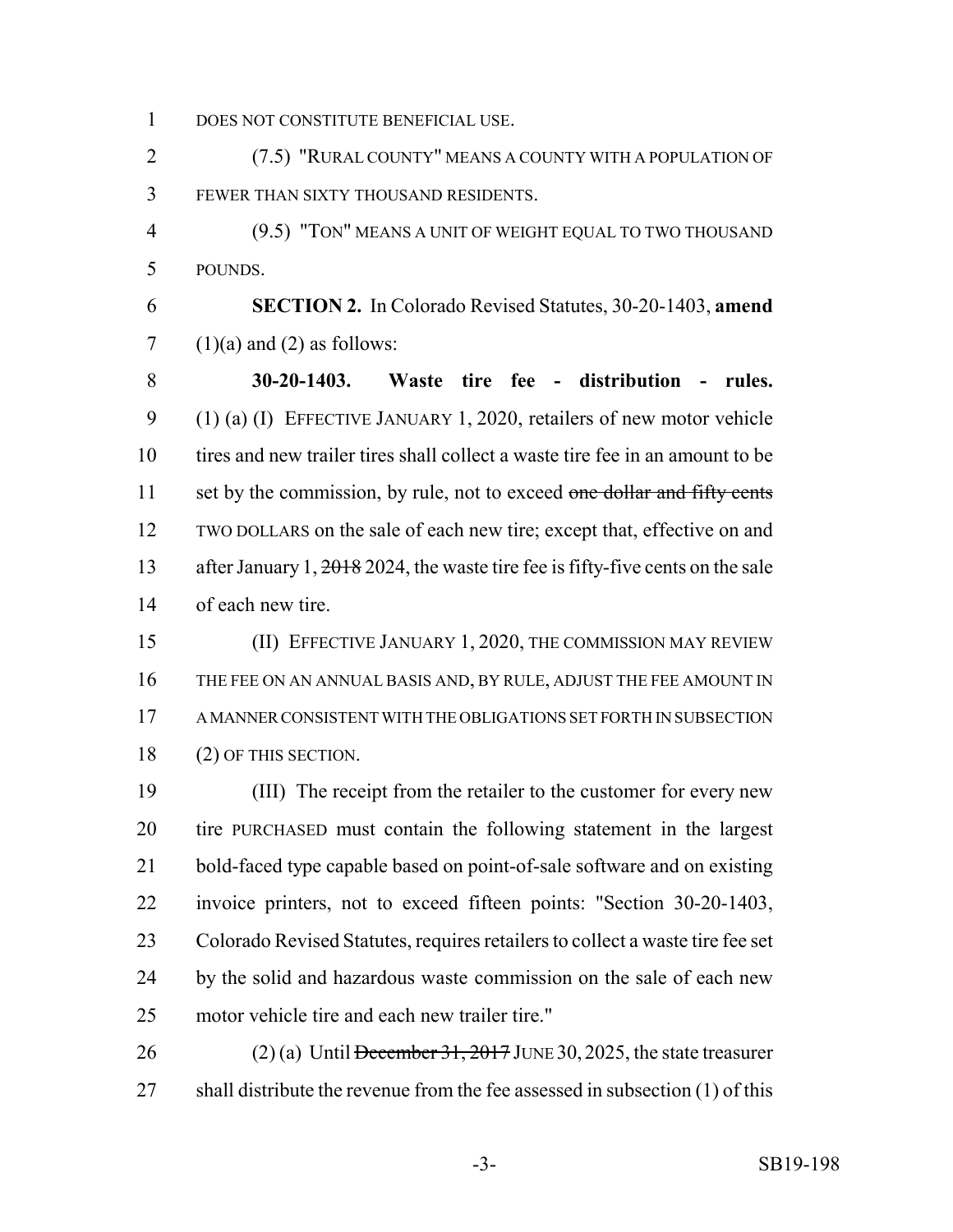section as follows:

 (I) Thirty TWENTY-FIVE percent to the waste tire administration, enforcement, MARKET DEVELOPMENT, and cleanup fund created in section 30-20-1404; AND

 (II) Sixty-five SEVENTY-FIVE percent to the end users fund created in section 30-20-1405. and

 (III) Five percent to the waste tire market development fund created in section 30-20-1406.

 (b) Effective January 1, 2018, the state treasurer shall distribute 10 all of the revenue from the fee assessed in subsection (1) of this section 11 to the waste tire administration, enforcement, and cleanup fund created 12 in section 30-20-1404

 **SECTION 3.** In Colorado Revised Statutes, 30-20-1404, **amend** (1) as follows:

 **30-20-1404. Waste tire administration, enforcement, market development, and cleanup fund - creation - rules.** (1) There is hereby created in the state treasury the waste tire administration, enforcement, MARKET DEVELOPMENT, and cleanup fund, referred to in this section as the "fund", consisting of the fee revenue credited pursuant to section  $30-20-1403$  (2)(a)(I) or (2)(b) and any other moneys MONEY appropriated 21 to it. The general assembly shall annually appropriate the moneys MONEY in the fund to the department for its direct and indirect administrative and enforcement costs in administering and enforcing this part 14. The state 24 treasurer shall credit all interest earned on the investment of moneys MONEY in the fund to the fund. Any unexpended and unencumbered 26 moneys MONEY in the fund IN EXCESS OF SIXTEEN AND ONE-HALF PERCENT OF THE PREVIOUS FISCAL YEAR'S EXPENDITURES at the end of any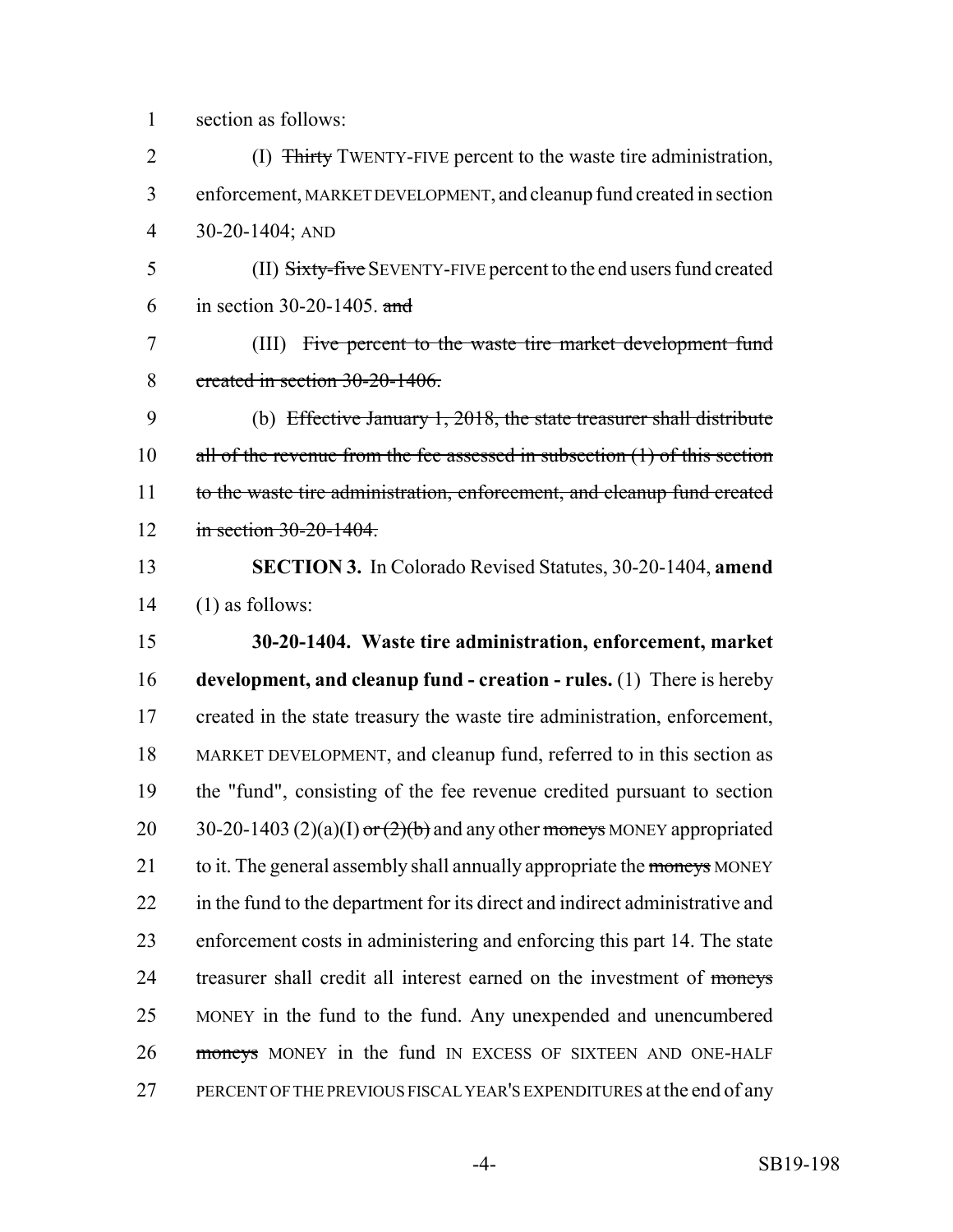fiscal year remain in the fund and do not revert to the general fund or any 2 other fund SHALL BE CREDITED:

 (a) THROUGH JUNE 30, 2025, TO THE END USERS FUND CREATED IN SECTION 30-20-1405; AND

(b) ON AND AFTER JULY 1, 2025, TO THE GENERAL FUND.

 **SECTION 4.** In Colorado Revised Statutes, **recreate and reenact, with amendments,** 30-20-1405 as follows:

 **30-20-1405. End users fund - creation - monthly rebates - rules - repeal.** (1) THERE IS HEREBY CREATED IN THE STATE TREASURY THE END USERS FUND, REFERRED TO IN THIS SECTION AS THE "FUND", CONSISTING OF THE FEE REVENUE CREDITED PURSUANT TO SECTION 30-20-1403 (2)(a)(II). THE STATE TREASURER SHALL CREDIT ALL INTEREST AND ANY OTHER RETURN ON THE INVESTMENT OF MONEY IN THE FUND TO THE FUND. THE FUND IS SUBJECT TO ANNUAL APPROPRIATION BY THE GENERAL ASSEMBLY TO THE DEPARTMENT FOR THE PURPOSES SPECIFIED IN THIS SECTION.

- 17 (2) (a) THE DEPARTMENT SHALL USE THE MONEY IN THE FUND TO PROVIDE QUARTERLY REBATES TO IN-STATE:
- (I) END USERS; AND

**(II) RETAILERS THAT SELL TIRE-DERIVED PRODUCTS.** 

21 (b) A COLLECTOR OF TIRES IN A RURAL COUNTY IS ONLY ELIGIBLE 22 FOR REBATES PURSUANT TO THIS SUBSECTION (2) IF THE COLLECTOR IS ALSO AN END USER.

24 (3) THE REBATE IS SUBJECT TO THE FOLLOWING CONDITIONS:

 (a) THE DEPARTMENT SHALL PAY THE REBATE AMOUNT 26 QUARTERLY, ON A PER-TON BASIS; AND

(b) ONCE THE DEPARTMENT HAS PAID A REBATE ON A PARTICULAR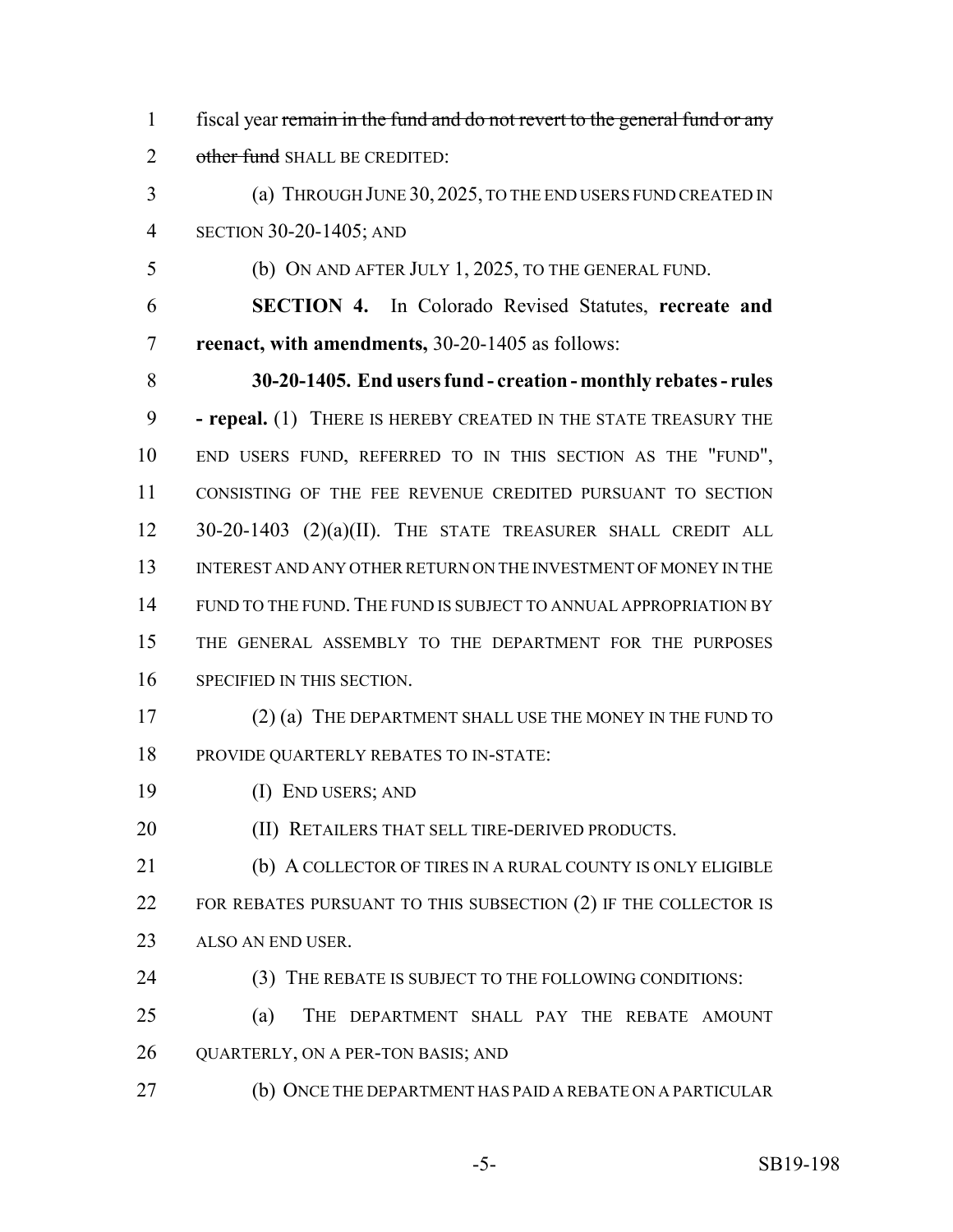QUANTITY OF TIRE-DERIVED PRODUCT, EVERY PART OF THAT PARTICULAR QUANTITY OF TIRE-DERIVED PRODUCT IS NO LONGER ELIGIBLE FOR PAYMENT OF THE REBATE.

 (4) (a) THE COMMISSION SHALL ANNUALLY SET THE AMOUNT OF THE REBATE, BY RULE, ON A PER-TON BASIS, AND THE DEPARTMENT SHALL PAY THE SET REBATE AMOUNT FOR EACH TON OF QUALIFIED TIRE-DERIVED PRODUCT. THE COMMISSION SHALL CALCULATE THE REBATE TO EQUAL, BUT NOT EXCEED, THE AMOUNT OF THE ANTICIPATED INCOME TRANSFERRED INTO THE FUND DURING EACH SUCCEEDING TWELVE-MONTH PERIOD.

 (b) EACH YEAR, THE DEPARTMENT SHALL CONTINUE TO PROVIDE THE REBATE IN ACCORDANCE WITH THE TIERED STRUCTURE SET FORTH IN 13 SUBSECTION (5)(e) OF THIS SECTION UNTIL:

 (I) ALL QUALIFIED REBATE REQUESTS SUBMITTED IN THAT YEAR ARE SATISFIED; OR

16 (II) THERE IS INSUFFICIENT MONEY IN THE FUND TO SUPPORT ADDITIONAL REBATE PAYMENTS.

 (5) THE COMMISSION SHALL PROMULGATE RULES GOVERNING ADMINISTRATION OF THE REBATE, WHICH RULES MUST INCLUDE THE FOLLOWING:

 (a) A QUARTERLY REBATE SCHEDULE FOR QUALIFIED RECIPIENTS, 22 WITH THE FIRST END USER PAYOUT IN JULY 2020, TO BE ISSUED FOR END USES THAT OCCUR BETWEEN APRIL 1, 2020, AND JUNE 30, 2020;

 (b) A REQUIREMENT THAT TWENTY-FIVE PERCENT OF THE EXPECTED ANNUAL REBATE AMOUNT BE HELD IN RESERVE BEFORE PAYING 26 THE FIRST QUARTERLY REBATE;

(c) IF THE BALANCE OF THE FUND IS ANTICIPATED TO BE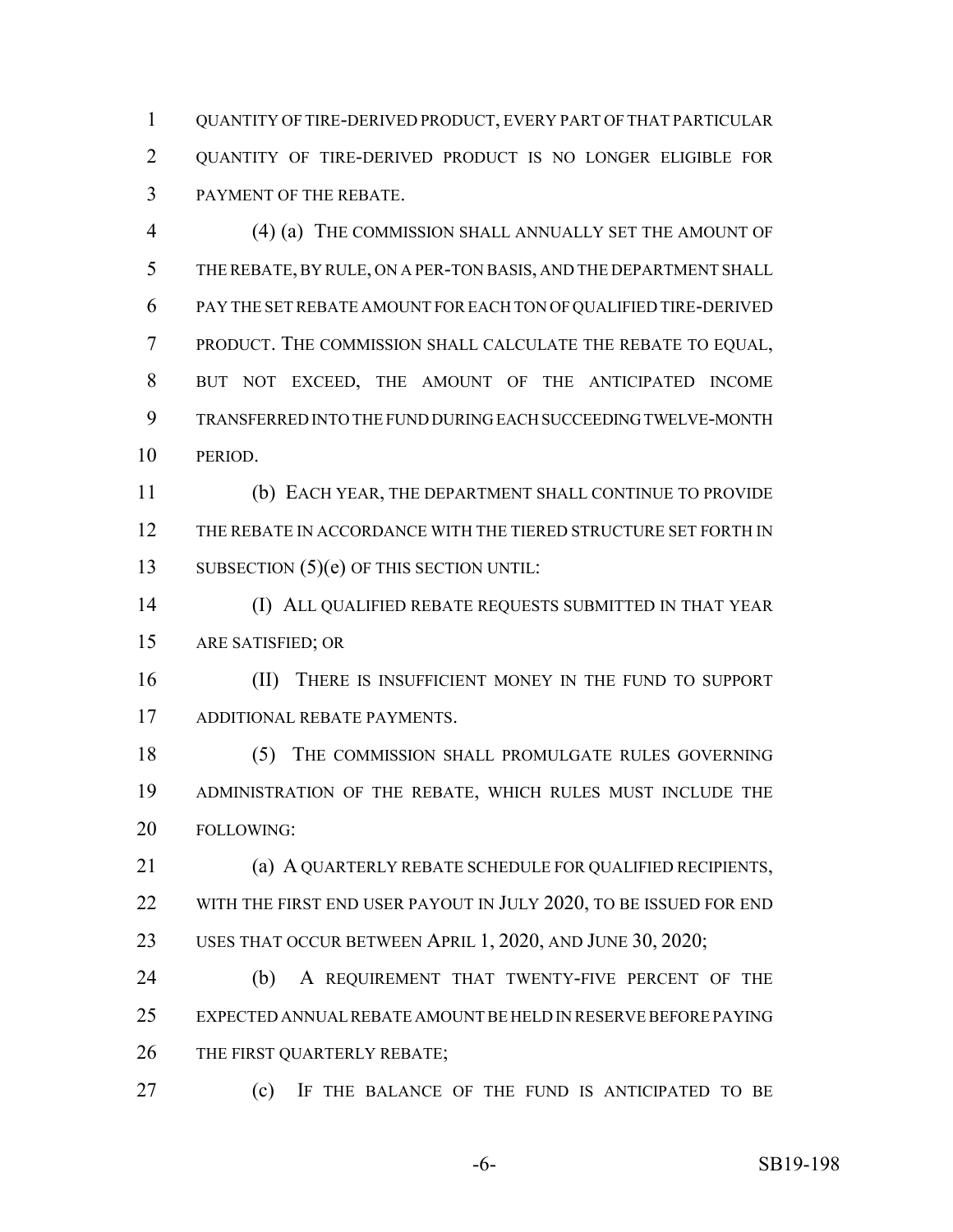INSUFFICIENT TO PAY OUT ALL OF THE REBATES APPLIED FOR, A REQUIREMENT THAT THE DEPARTMENT GIVE NOTICE OF THE ANTICIPATED INSUFFICIENCY TO ALL END USERS THAT DURING THE PRECEDING TWELVE MONTHS HAVE SUBMITTED AN APPLICATION FOR A REBATE;

 (d) A REQUIREMENT THAT AN END USER THAT QUALIFIES FOR A REBATE BY UTILIZING WASTE TIRES FOR:

 (I) ALTERNATIVE DAILY COVER MUST VERIFY WITH THE DEPARTMENT THAT THE ALTERNATIVE DAILY COVER MEETS ALL SPECIFICATION STANDARDS FOR ALL TYPE-B-DERIVED TIRES, AS ESTABLISHED BY THE ASTM STANDARD D6270; AND

 (II) TIRE-DERIVED AGGREGATE MUST VERIFY WITH THE DEPARTMENT THAT THE TIRE-DERIVED AGGREGATE MEETS ALL 13 SPECIFICATION STANDARDS FOR ALL TYPE-A-DERIVED TIRES, AS 14 ESTABLISHED BY THE ASTM STANDARD D6270; AND

 (e) THREE TIERS OF REBATE AMOUNTS THAT THE DEPARTMENT MAY PAY OUT BASED ON THE AMOUNT OF THE WASTE TIRE THAT WAS USED AND DESTROYED AS FOLLOWS:

 (I) TIER 1: FULL REBATES GOING TO END USES THAT COMPLETELY 19 DESTROY THE WASTE TIRE FOR THE PURPOSE OF ENERGY RECOVERY;

**(II) TIER 2: FIFTY PERCENT OF THE FULL REBATE GOING TO END**  USES SUCH AS MOLDED PRODUCTS, CRUMBED RUBBER, AND RUBBER MULCH; AND

23 (III) TIER 3: TWENTY-FIVE PERCENT OF THE FULL REBATE GOING TO END USES FOR ALTERNATIVE DAILY COVER AND TIRE-DERIVED AGGREGATE THAT MEET THE ASTM STANDARD D6270.

26 (6) THE DEPARTMENT:

(a) SHALL PAY:

-7- SB19-198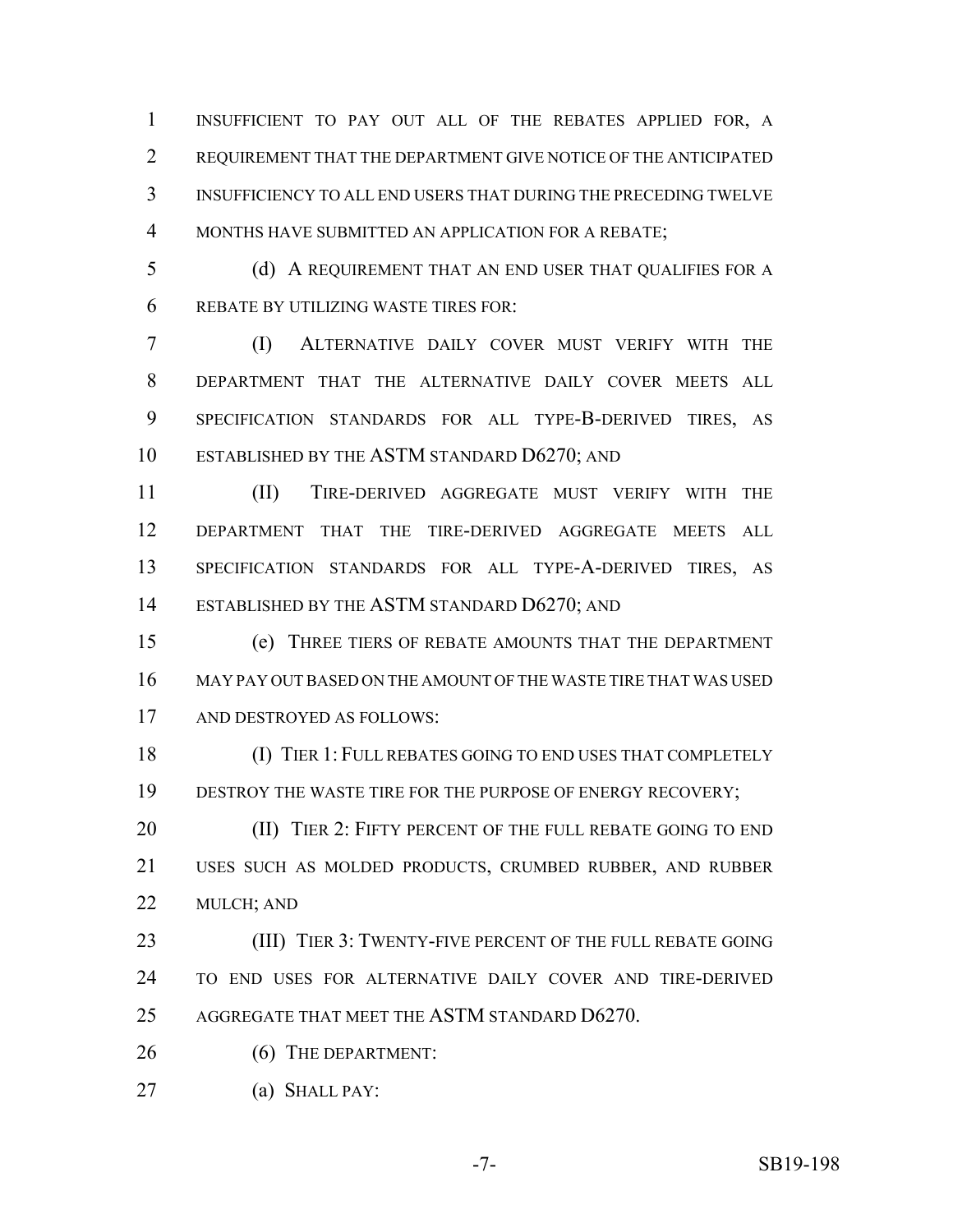(I) THE REBATE ONLY FOR WASTE TIRES THAT ARE GENERATED AND PROCESSED IN COLORADO; AND

 (II) TO AN END USER ONLY IF THE END USE INVOLVES TIRE-DERIVED PRODUCTS IN COLORADO OR USE OF THE ENTIRE WASTE TIRE TO GENERATE ENERGY OR FUEL IN COLORADO; AND

(b) MAY DENY:

 (I) THE REBATE TO A PERSON THAT IS OUT OF COMPLIANCE WITH ANY STATE OR FEDERAL ENVIRONMENTAL LAWS, RULES, OR REGULATIONS; AND

 (II) ALL FUTURE REBATES TO AN APPLICANT THAT KNOWINGLY OR INTENTIONALLY PROVIDES FALSE INFORMATION TO THE DEPARTMENT WHEN APPLYING FOR A REBATE.

 (7) WASTE TIRES OBTAINED FROM RURAL COUNTIES ARE ELIGIBLE FOR AN ADDITIONAL REBATE AMOUNT OF TWENTY-FIVE DOLLARS PER TON; HOWEVER, THE ADDITIONAL REBATE AMOUNT MUST NOT EXCEED THE REBATE AMOUNT FOR TIER 3 REBATES AS DETERMINED BY THE COMMISSION BY RULE PURSUANT TO SUBSECTION (5)(e)(III) OF THIS SECTION. TO QUALIFY FOR THE ADDITIONAL REBATE AMOUNT SET FORTH 19 IN THIS SUBSECTION (7), AN END USER MUST PROVIDE EVIDENCE TO THE DEPARTMENT DOCUMENTING THE COUNTY OF ORIGIN FOR EACH WASTE TIRE.

22 (8) THE DEPARTMENT SHALL REQUIRE THAT AN END USER SUBMIT AN APPLICATION FOR A REBATE THAT CONTAINS SELF-CERTIFICATIONS 24 PROVIDED BY THE END USER REGARDING:

(a) THE TOTAL TONNAGE OF TIRES PROCESSED; AND

 (b) THE TOTAL TONNAGE OF TIRES COLLECTED IN RURAL COUNTIES.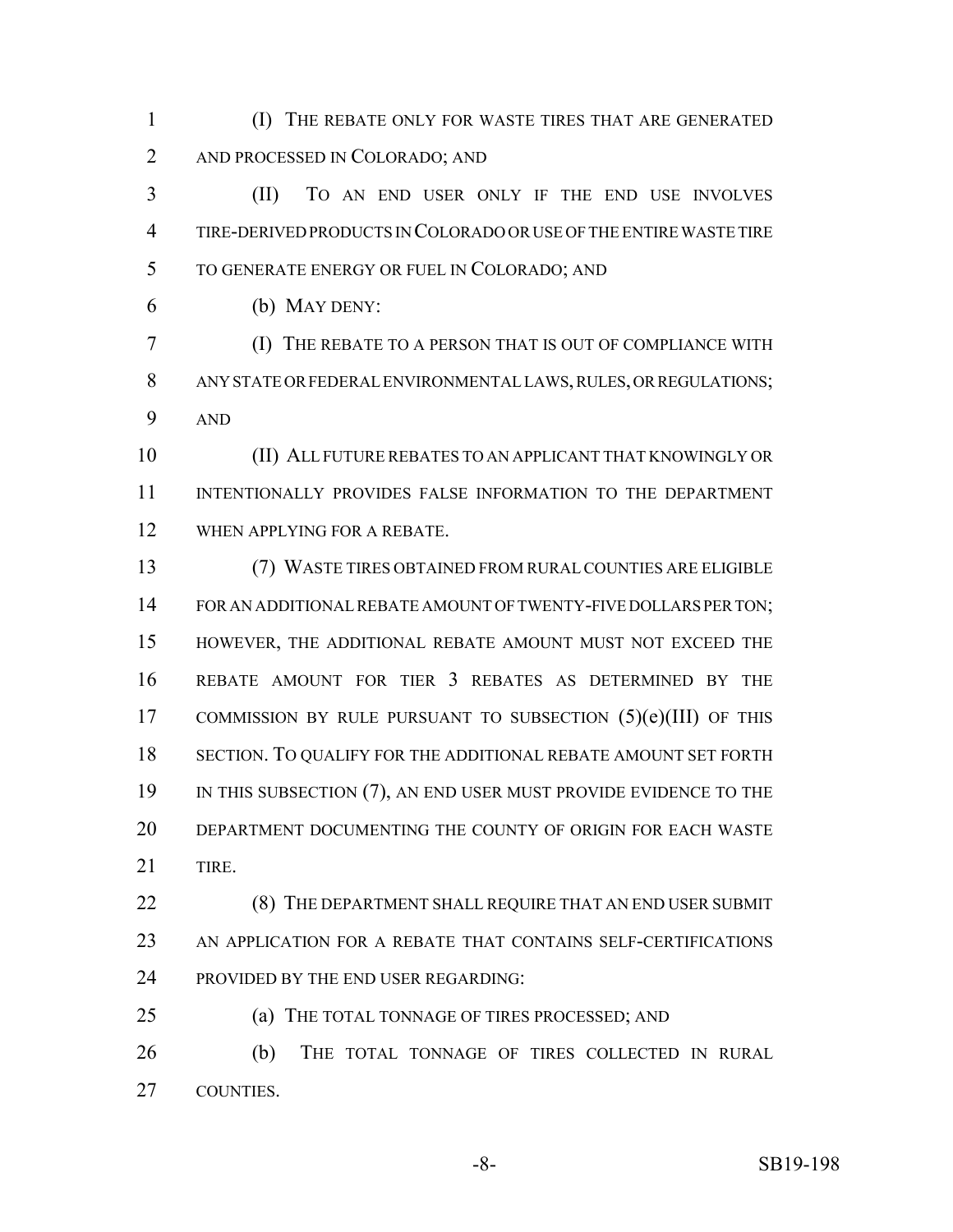(9) (a) THE DEPARTMENT MAY ISSUE REBATES AFTER JANUARY 1, 2 2024, ONLY FOR END USES OCCURRING AND REBATES APPLIED FOR BEFORE JANUARY 1, 2024.

 (b) THE COMMISSION SHALL REPEAL ANY RULES CONCERNING THE FUND AND IMPLEMENTATION OF THIS SECTION ONCE THE DEPARTMENT HAS ISSUED THE FINAL REBATES PURSUANT TO SUBSECTION (9)(a) OF THIS SECTION.

 (c) ON JULY 1,2025, THE STATE TREASURER SHALL TRANSFER ANY MONEY LEFT IN THE FUND TO THE GENERAL FUND.

10 (10) THIS SECTION IS REPEALED, EFFECTIVE JULY 1, 2025.

 **SECTION 5.** In Colorado Revised Statutes, 30-20-1415, **amend** 12  $(1)(i)$  and  $(3)$  as follows:

 **30-20-1415. Waste tire monofills - requirements.** (1) An owner or operator of a waste tire monofill shall, as specified by the commission by rule:

 (j) On an annual basis, for every one waste tire received, end use 17 at least two FIVE waste tires, or process at least two FIVE waste tires into tire-derived product; and

 (3) AFTER SOLICITING PUBLIC COMMENT, the department may issue a waiver relating to any requirement of this section; EXCEPT THAT THE 21 DEPARTMENT SHALL NOT ISSUE A WAIVER OF SUBSECTION  $(1)(i)$  OR  $(1)(k)$ 22 OF THIS SECTION TO A WASTE TIRE MONOFILL OWNER OR OPERATOR UNLESS THE OWNER OR OPERATOR HAS DEMONSTRATED THAT IT HAS ACHIEVED A NET REDUCTION ON AN ANNUAL BASIS IN THE NUMBER OF WASTE TIRES IN THE MONOFILL.

 **SECTION 6. Act subject to petition - effective date - applicability.** (1) This act takes effect at 12:01 a.m. on the day following